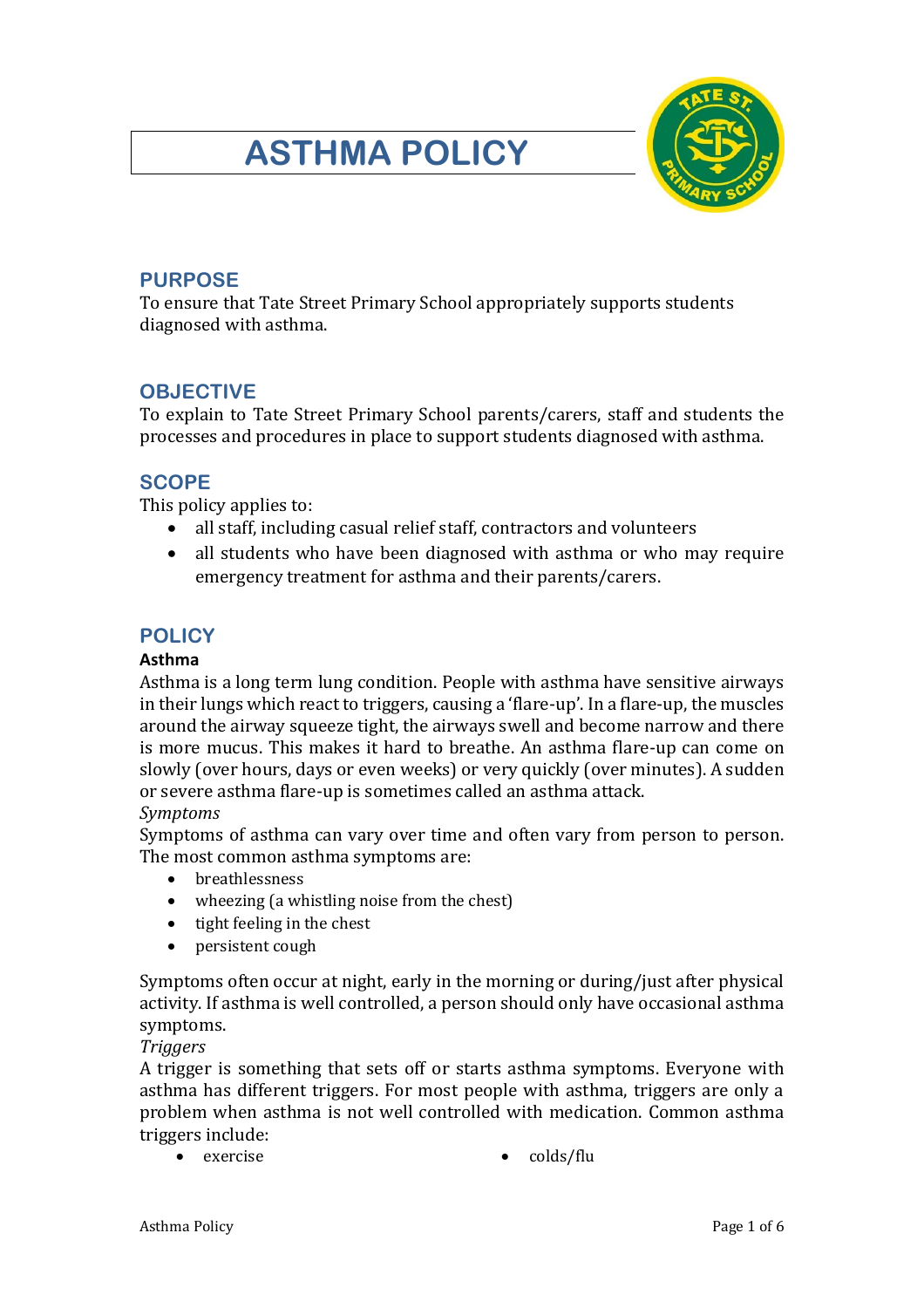- smoke (cigarette smoke, wood smoke from open fires, burn-offs or bushfires)
- house dust mites moulds
- 
- chemicals such as household cleaning products
- 
- laughter or emotions, such as stress
- weather changes such as thunderstorms and cold, dry air
- 
- pollens animals such as cats and dogs
	- deodorants (including perfumes, after-shaves, hair spray and aerosol deodorant sprays)
- food chemicals/additives certain medications (including aspirin and anti-inflammatories)

#### **Asthma management**

If a student diagnosed with asthma enrolls at Tate Street Primary:

- 1. Parents/carers must provide the school with an Asthma Action Plan which has been completed by the student's medical practitioner. The plan must outline:
	- the prescribed medication taken by the student and when it is to be administered, for example as a pre-medication to exercise or on a regular basis
	- emergency contact details
	- the contact details of the student's medical practitioner
	- the student's known triggers
	- the emergency procedures to be taken in the event of an asthma flare-up or attack.
- 2. Parents/carers should also provide a photo of the student to be included as part of the student's Asthma Action Plan.
- 3. Parents will ensure that medication is in date and current.
- 4. Tate Street Primary will keep a copy of all Asthma Action Plans:
	- In the First Aid Room, Front Office reception desk and in the classroom of each student.
- 5. In some cases the School staff may also work with parents/carers to develop an individual Student Health Support Plan which will include details on:
	- how the school will provide support for the student
	- identify specific strategies
	- allocate staff to assist the student
- 6. If a student diagnosed with asthma is going to attend a school camp or excursion, parents/carers are required to provide any updated medical information.
- 7. If a student's asthma condition or treatment requirements change, parent/carers must notify the school and provide an updated Asthma Action Plan.
- 8. School staff will work with parents/carers to review Asthma Action Plans (and Student Health Support Plans) at the beginning of the school year.

#### **Student asthma kit**

All students diagnosed with asthma are required to have a student asthma kit at school which contains:

- their own prescribed reliever medication labelled with the student's name
- their spacer (if they use one)

Student asthma kits will be stored in the First Aid Room **OR**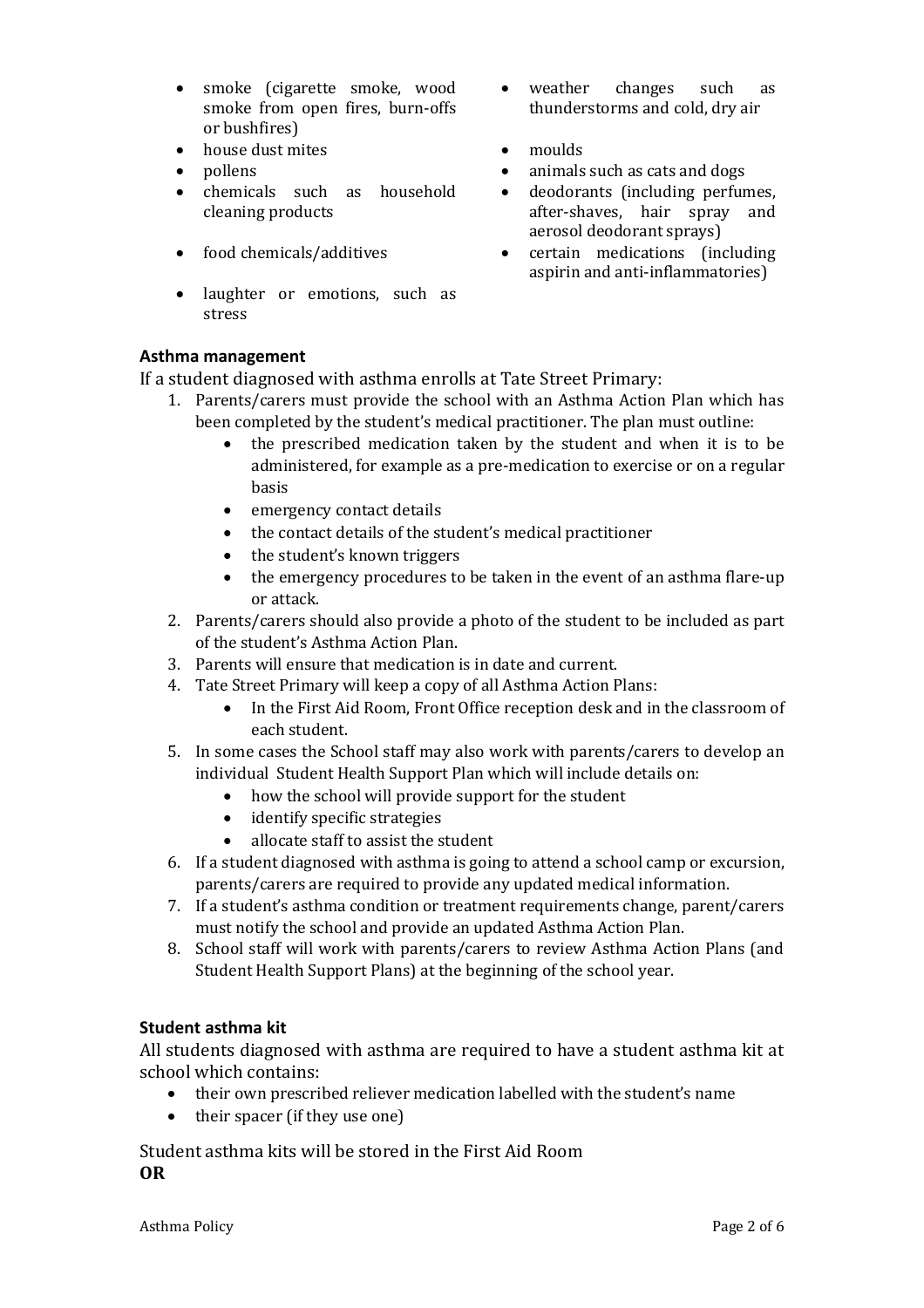Senior Students will be allowed to keep their asthma kits with them while at school.

#### **Asthma emergency response plan**

If a student is:

- having an asthma attack
- difficulty breathing for an unknown cause, even if they are not known to have asthma

School staff will endeavour to follow the Asthma First Aid procedures outlined in the table below. School staff may contact Triple Zero "000" at any time.

| <b>Step</b> | <b>Action</b>                                                                  |  |  |  |  |  |
|-------------|--------------------------------------------------------------------------------|--|--|--|--|--|
| 1.          | Sit the person upright                                                         |  |  |  |  |  |
|             | Be calm and reassuring                                                         |  |  |  |  |  |
|             | Do not leave them alone                                                        |  |  |  |  |  |
|             | Seek assistance from another staff member or reliable student to               |  |  |  |  |  |
|             | locate the student's reliever, the Asthma Emergency Kit and the                |  |  |  |  |  |
|             | student's Asthma Action Plan (if available).                                   |  |  |  |  |  |
|             | If the student's action plan is not immediately available, use the             |  |  |  |  |  |
|             | Asthma First Aid as described in Steps 2 to 5.                                 |  |  |  |  |  |
| 2.          | Give 4 separate puffs of blue or blue/grey reliever puffer:                    |  |  |  |  |  |
|             | Shake the puffer                                                               |  |  |  |  |  |
|             | Use a spacer if you have one                                                   |  |  |  |  |  |
|             | Put 1 puff into the spacer<br>$\bullet$                                        |  |  |  |  |  |
|             | Take 4 breaths from the spacer                                                 |  |  |  |  |  |
|             | Remember - Shake, 1 puff, 4 breaths                                            |  |  |  |  |  |
| 3.          | Wait 4 minutes                                                                 |  |  |  |  |  |
|             | If there is no improvement, give 4 more separate puffs of blue/grey            |  |  |  |  |  |
|             | reliever as above                                                              |  |  |  |  |  |
|             | (or give 1 more dose of Bricanyl or Symbiocort inhaler)                        |  |  |  |  |  |
| 4.          | If there is still no improvement call Triple Zero "000" and ask for an         |  |  |  |  |  |
|             | ambulance.                                                                     |  |  |  |  |  |
|             | Tell the operator the student is having an asthma attack                       |  |  |  |  |  |
|             | Keep giving 4 separate puffs every 4 minutes until emergency                   |  |  |  |  |  |
|             | assistance arrives                                                             |  |  |  |  |  |
|             | (or 1 dose of Bricanyl or Symbicort every 4 minutes - up to 3 doses of         |  |  |  |  |  |
|             | Symbicort)                                                                     |  |  |  |  |  |
| 5.          | If asthma is relieved after administering Asthma First Aid, stop the treatment |  |  |  |  |  |
|             | and observe the student. Notify the student's emergency contact person and     |  |  |  |  |  |
|             | record the incident                                                            |  |  |  |  |  |

Staff will call Triple Zero "000" immediately if:

- the person is not breathing
- if the person's asthma suddenly becomes worse or is not improving
- if the person is having an asthma attack and a reliever is not available
- if they are not sure if it is asthma
- if the person is known to have anaphylaxis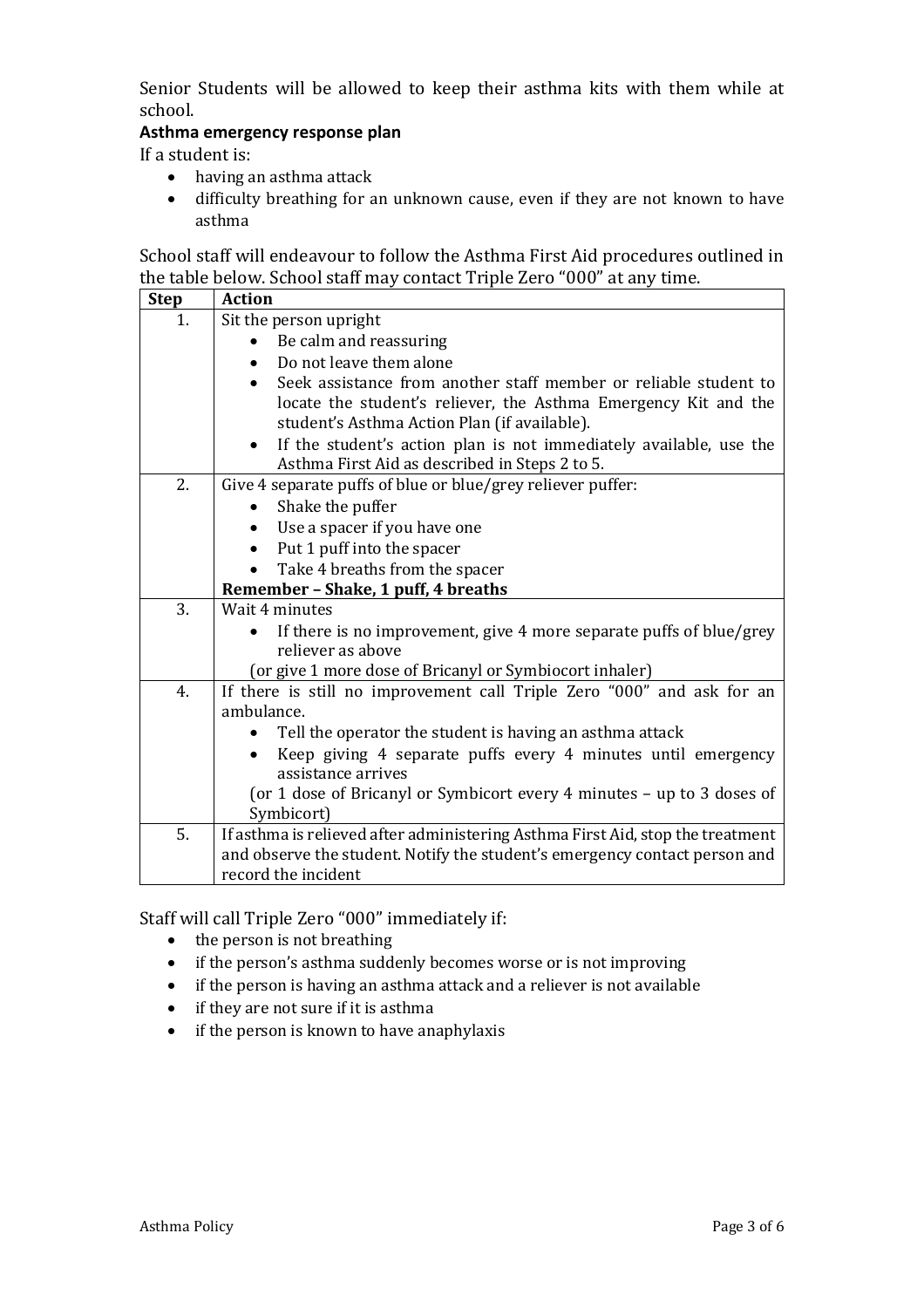#### **Training for staff**

Tate Street Primary School will arrange the following asthma management training for staff:

| <b>Staff</b>                               | <b>Completed by</b>                                                                                                                                                                                                                    | Course                                                                                                                                                                                                           | Provider                                                         | Cost                              | <b>Valid for</b> |
|--------------------------------------------|----------------------------------------------------------------------------------------------------------------------------------------------------------------------------------------------------------------------------------------|------------------------------------------------------------------------------------------------------------------------------------------------------------------------------------------------------------------|------------------------------------------------------------------|-----------------------------------|------------------|
| Group 1<br>General<br><b>Staff</b>         | School staff with a<br>direct teaching role<br>with students affected<br>by asthma or other<br>school staff directed<br>by the principal after<br>conducting<br>risk  <br>a<br>assessment.                                             | Asthma first<br>aid<br>management<br>for education<br>staff (non-<br>accredited)<br>One hour face-<br>to-face or<br>online training.                                                                             | Asthma<br>Australia                                              | Free to all<br>schools            | 3 years          |
| Group 2<br><b>Specific</b><br><b>Staff</b> | Staff working with<br>high risk children<br>with a history of<br>severe asthma, or<br>with direct student<br>wellbeing<br>responsibility,<br>(including nurses,<br>PE/sport teachers,<br>first aid and school<br>staff attending camp) | Course in<br>Management of<br>Asthma Risks<br>and<br>Emergencies in<br>the Workplace<br>22282VIC<br>(accredited)<br>0 <sub>R</sub><br>Course in<br>Emergency<br>Asthma<br>Management<br>10392NAT<br>(accredited) | Any RTO that<br>has this course<br>in their scope of<br>practice | Paid by Tate<br>Street<br>Primary | 3 years          |

Tate Street primary will also conduct an annual briefing for staff on:

- the procedures outlined in this policy
- the causes, symptoms and treatment of asthma
- identities of the students diagnosed with asthma
- how to use a puffer and spacer
- the location of:
	- o the Asthma Emergency Kits
	- o asthma medication which has been provided by parents for student use.

Tate Street Primary School will also provide this policy to casual relief staff and volunteers who will be working with students, and may also provide a briefing if the principal decides it is necessary depending on the nature of the work being performed.

#### **Asthma Emergency Kit**

Tate Street Primary School will provide and maintain at least two Asthma Emergency Kits. One kit will be kept on school premises in the First Aid Room and one will be a mobile kit for activities such as:

- yard duty
- camps and excursions.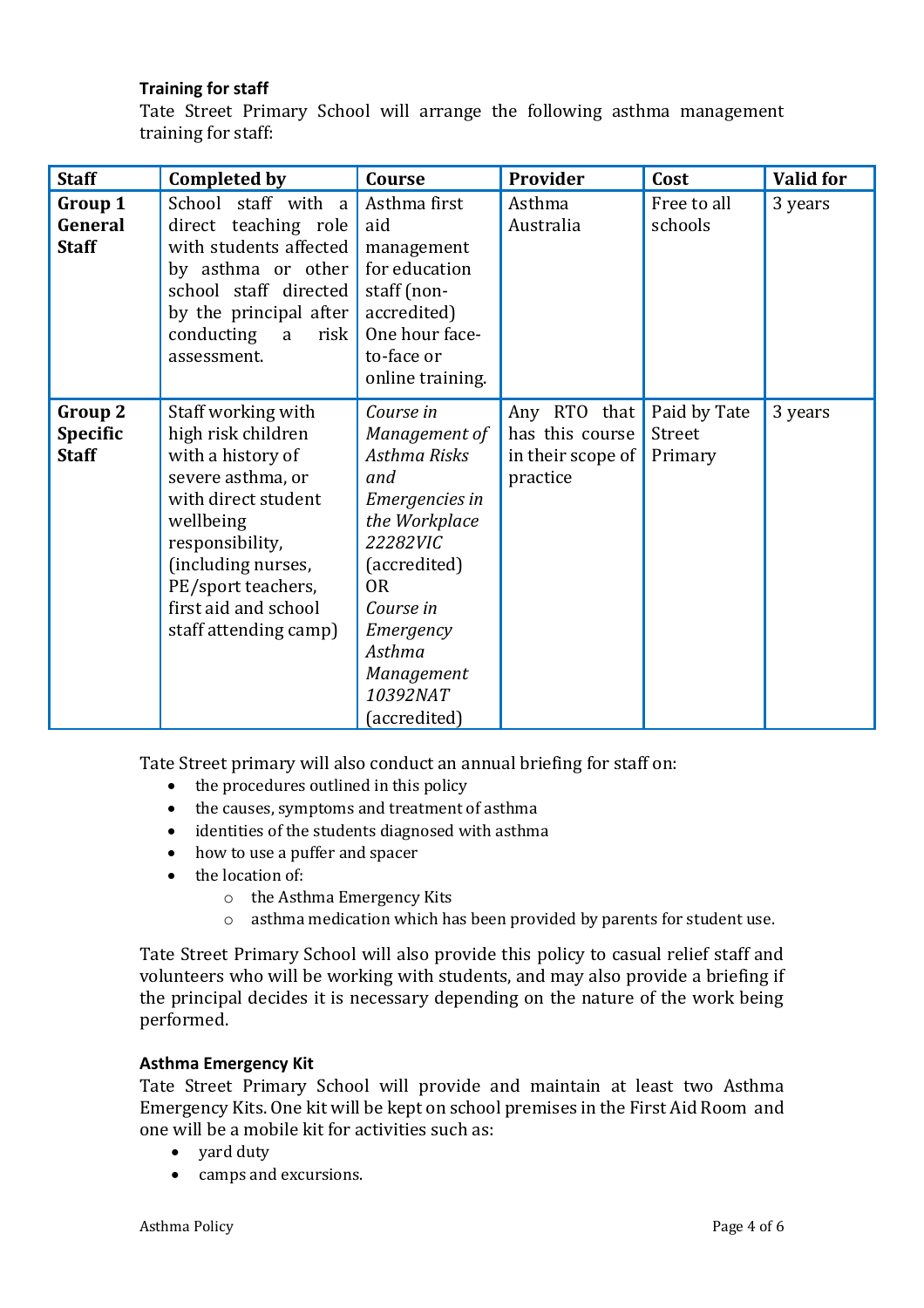The Asthma Emergency Kit will contain:

- at least 1 blue or blue/grey reliever medication such as Airomir, Admol or Ventolin
- at least 2 spacer devices (for single person use only) to assist with effective inhalation of the blue or blue/grey reliever medication (Tate Street Primary will ensure spare spacers are available as replacements). Spacers will be stored in a dust proof container.
- clear written instructions on Asthma First Aid, including:
	- o how to use the medication and spacer devices
		- o steps to be taken in treating an asthma attack
- A record sheet/log for recording the details of an asthma first aid incident, such as the number of puffs administered [see template record sheet in "additional resources"].

A First Aid officer will monitor and maintain the Asthma Emergency Kits. They will:

- ensure all contents are maintained and replaced where necessary
- regularly check the expiry date on the canisters of the blue or blue/grey reliever puffers and place them if they have expired or a low on doses
- replace spacers in the Kits after each use (spacers are single-person use only)
- dispose of any previously used spaces.

The blue or blue/grey reliever medication in the Asthma Emergency Kits may be used by more than one student as long as they are used with a spacer. If the devices come into contact with someone's mouth, they will not be used again and will be replaced.

After each use of a blue or blue/grey reliever (with a spacer):

- remove the metal canister from the puffer (do not wash the canister)
- wash the plastic casing
- rinse the mouthpiece through the top and bottom under running water for at least 30 seconds
- wash the mouthpiece cover
- air dry then reassemble
- test the puffer to make sure no water remains in it, then return to the Asthma Emergency Kit.

#### **Management of confidential medical information**

Confidential medical information provided to Tate Street primary to support a student diagnosed with asthma will be:

- recorded on the student's file
- shared with all relevant staff so that they are able to properly support students diagnosed with asthma and respond appropriately if necessary.

#### **Communication plan**

This policy will be available on Tate Street Primary Schools website so that parents and other members of the school community can easily access information about the schools asthma management procedures.

#### **Epidemic Thunderstorm Asthma**

Tate Street Primary will be prepared to act on the warnings and advice from the Department of Education and Training when the risk of epidemic thunderstorm asthma is forecast as high.

#### **FURTHER INFORMATION AND RESOURCES**